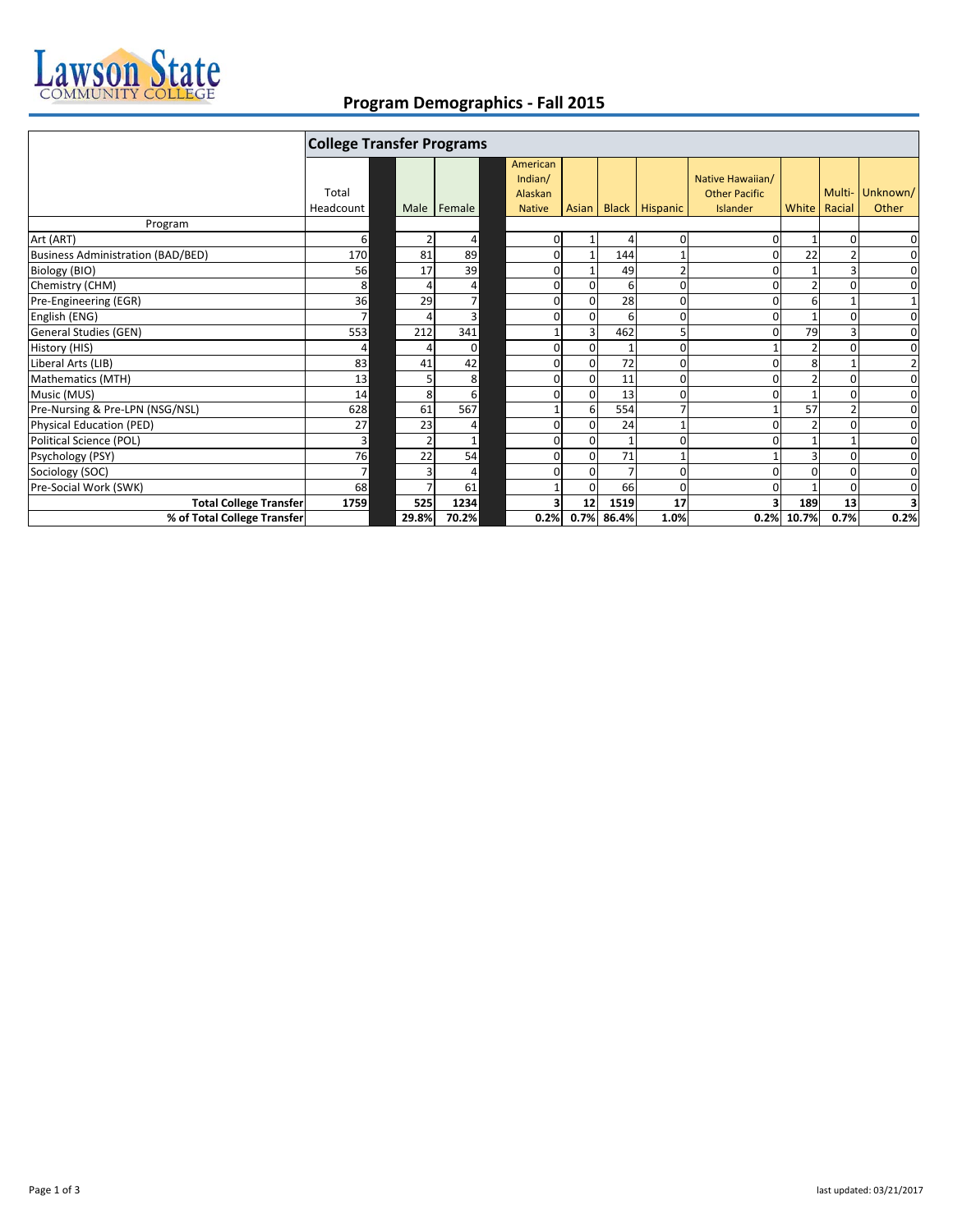

## **Program Demographics ‐ Fall 2015**

|                                       |                          |                | American       |                                  |                                                                                                                                                                                                                                                                                                                                                                                                                                                                                                                                                                                                                                        |                         |                      |                                                                                                                                                                                                                                                                                                                                                                                                                                                                                                                                                                                |                                                                                                                                                                                                                                                                                                                                                                                                                                                                                                                                                                                                                                                                                              |                                                                                                                                                                                                                                                                                                                                                                                                                                                                                                                                                                                                                                                                                                                                                                                                                      |
|---------------------------------------|--------------------------|----------------|----------------|----------------------------------|----------------------------------------------------------------------------------------------------------------------------------------------------------------------------------------------------------------------------------------------------------------------------------------------------------------------------------------------------------------------------------------------------------------------------------------------------------------------------------------------------------------------------------------------------------------------------------------------------------------------------------------|-------------------------|----------------------|--------------------------------------------------------------------------------------------------------------------------------------------------------------------------------------------------------------------------------------------------------------------------------------------------------------------------------------------------------------------------------------------------------------------------------------------------------------------------------------------------------------------------------------------------------------------------------|----------------------------------------------------------------------------------------------------------------------------------------------------------------------------------------------------------------------------------------------------------------------------------------------------------------------------------------------------------------------------------------------------------------------------------------------------------------------------------------------------------------------------------------------------------------------------------------------------------------------------------------------------------------------------------------------|----------------------------------------------------------------------------------------------------------------------------------------------------------------------------------------------------------------------------------------------------------------------------------------------------------------------------------------------------------------------------------------------------------------------------------------------------------------------------------------------------------------------------------------------------------------------------------------------------------------------------------------------------------------------------------------------------------------------------------------------------------------------------------------------------------------------|
|                                       |                          |                | Indian/        |                                  |                                                                                                                                                                                                                                                                                                                                                                                                                                                                                                                                                                                                                                        |                         | Native Hawaiian/     |                                                                                                                                                                                                                                                                                                                                                                                                                                                                                                                                                                                |                                                                                                                                                                                                                                                                                                                                                                                                                                                                                                                                                                                                                                                                                              |                                                                                                                                                                                                                                                                                                                                                                                                                                                                                                                                                                                                                                                                                                                                                                                                                      |
| Total                                 |                          |                | Alaskan        |                                  |                                                                                                                                                                                                                                                                                                                                                                                                                                                                                                                                                                                                                                        |                         | <b>Other Pacific</b> |                                                                                                                                                                                                                                                                                                                                                                                                                                                                                                                                                                                |                                                                                                                                                                                                                                                                                                                                                                                                                                                                                                                                                                                                                                                                                              | Multi-Unknown/                                                                                                                                                                                                                                                                                                                                                                                                                                                                                                                                                                                                                                                                                                                                                                                                       |
| Headcount                             | Male                     | Female         | <b>Native</b>  | Asian                            | <b>Black</b>                                                                                                                                                                                                                                                                                                                                                                                                                                                                                                                                                                                                                           | Hispanic                | Islander             | White                                                                                                                                                                                                                                                                                                                                                                                                                                                                                                                                                                          | Racial                                                                                                                                                                                                                                                                                                                                                                                                                                                                                                                                                                                                                                                                                       | Other                                                                                                                                                                                                                                                                                                                                                                                                                                                                                                                                                                                                                                                                                                                                                                                                                |
| 54                                    | 51                       | 3              |                | 0                                | 48                                                                                                                                                                                                                                                                                                                                                                                                                                                                                                                                                                                                                                     |                         |                      | $\overline{a}$                                                                                                                                                                                                                                                                                                                                                                                                                                                                                                                                                                 |                                                                                                                                                                                                                                                                                                                                                                                                                                                                                                                                                                                                                                                                                              | $\mathbf 0$                                                                                                                                                                                                                                                                                                                                                                                                                                                                                                                                                                                                                                                                                                                                                                                                          |
| 114                                   | 113                      | $\mathbf{1}$   |                | 3                                | 73                                                                                                                                                                                                                                                                                                                                                                                                                                                                                                                                                                                                                                     |                         |                      | $\overline{37}$                                                                                                                                                                                                                                                                                                                                                                                                                                                                                                                                                                |                                                                                                                                                                                                                                                                                                                                                                                                                                                                                                                                                                                                                                                                                              | $\mathbf 0$                                                                                                                                                                                                                                                                                                                                                                                                                                                                                                                                                                                                                                                                                                                                                                                                          |
| 26                                    | $\overline{7}$           | 19             |                | $\mathbf 0$                      | 23                                                                                                                                                                                                                                                                                                                                                                                                                                                                                                                                                                                                                                     |                         |                      |                                                                                                                                                                                                                                                                                                                                                                                                                                                                                                                                                                                |                                                                                                                                                                                                                                                                                                                                                                                                                                                                                                                                                                                                                                                                                              | $\mathbf 0$                                                                                                                                                                                                                                                                                                                                                                                                                                                                                                                                                                                                                                                                                                                                                                                                          |
| 19                                    | 16                       | $\mathsf 3$    |                | $\Omega$                         | 14                                                                                                                                                                                                                                                                                                                                                                                                                                                                                                                                                                                                                                     |                         |                      |                                                                                                                                                                                                                                                                                                                                                                                                                                                                                                                                                                                |                                                                                                                                                                                                                                                                                                                                                                                                                                                                                                                                                                                                                                                                                              | $\overline{0}$                                                                                                                                                                                                                                                                                                                                                                                                                                                                                                                                                                                                                                                                                                                                                                                                       |
| 17                                    | 16                       | $\mathbf{1}$   | $\mathbf{1}$   | $\mathbf 0$                      | $\overline{4}$                                                                                                                                                                                                                                                                                                                                                                                                                                                                                                                                                                                                                         |                         |                      | 12                                                                                                                                                                                                                                                                                                                                                                                                                                                                                                                                                                             |                                                                                                                                                                                                                                                                                                                                                                                                                                                                                                                                                                                                                                                                                              | $\mathbf 0$                                                                                                                                                                                                                                                                                                                                                                                                                                                                                                                                                                                                                                                                                                                                                                                                          |
| 20                                    | 20                       | $\mathbf 0$    |                | $\mathbf 0$                      | $\mathbf 0$                                                                                                                                                                                                                                                                                                                                                                                                                                                                                                                                                                                                                            |                         |                      | 19                                                                                                                                                                                                                                                                                                                                                                                                                                                                                                                                                                             |                                                                                                                                                                                                                                                                                                                                                                                                                                                                                                                                                                                                                                                                                              | $\mathbf 0$                                                                                                                                                                                                                                                                                                                                                                                                                                                                                                                                                                                                                                                                                                                                                                                                          |
| 16                                    | 15                       | $\mathbf{1}$   |                | $\mathbf 0$                      | $\overline{2}$                                                                                                                                                                                                                                                                                                                                                                                                                                                                                                                                                                                                                         |                         |                      | 11                                                                                                                                                                                                                                                                                                                                                                                                                                                                                                                                                                             | $\mathbf{1}$                                                                                                                                                                                                                                                                                                                                                                                                                                                                                                                                                                                                                                                                                 | $\mathbf 0$                                                                                                                                                                                                                                                                                                                                                                                                                                                                                                                                                                                                                                                                                                                                                                                                          |
| 52                                    | 48                       | 4              |                | $\mathbf 0$                      | 29                                                                                                                                                                                                                                                                                                                                                                                                                                                                                                                                                                                                                                     |                         |                      | 19                                                                                                                                                                                                                                                                                                                                                                                                                                                                                                                                                                             | $\mathbf{1}$                                                                                                                                                                                                                                                                                                                                                                                                                                                                                                                                                                                                                                                                                 | $\overline{0}$                                                                                                                                                                                                                                                                                                                                                                                                                                                                                                                                                                                                                                                                                                                                                                                                       |
| 15                                    | 15                       | 0              |                | $\boldsymbol{0}$                 | 11                                                                                                                                                                                                                                                                                                                                                                                                                                                                                                                                                                                                                                     |                         |                      |                                                                                                                                                                                                                                                                                                                                                                                                                                                                                                                                                                                |                                                                                                                                                                                                                                                                                                                                                                                                                                                                                                                                                                                                                                                                                              | $\mathbf 0$                                                                                                                                                                                                                                                                                                                                                                                                                                                                                                                                                                                                                                                                                                                                                                                                          |
| 20                                    | 16                       | $\overline{4}$ |                | $\mathbf 0$                      | 19                                                                                                                                                                                                                                                                                                                                                                                                                                                                                                                                                                                                                                     |                         |                      |                                                                                                                                                                                                                                                                                                                                                                                                                                                                                                                                                                                |                                                                                                                                                                                                                                                                                                                                                                                                                                                                                                                                                                                                                                                                                              | $\mathbf 0$                                                                                                                                                                                                                                                                                                                                                                                                                                                                                                                                                                                                                                                                                                                                                                                                          |
| 23                                    | 19                       | $\overline{4}$ |                | $\mathbf 1$                      | 13                                                                                                                                                                                                                                                                                                                                                                                                                                                                                                                                                                                                                                     |                         |                      |                                                                                                                                                                                                                                                                                                                                                                                                                                                                                                                                                                                | $\mathbf{1}$                                                                                                                                                                                                                                                                                                                                                                                                                                                                                                                                                                                                                                                                                 | $\mathbf 0$                                                                                                                                                                                                                                                                                                                                                                                                                                                                                                                                                                                                                                                                                                                                                                                                          |
| 90                                    | 34                       | 56             |                | $\mathbf 0$                      | 84                                                                                                                                                                                                                                                                                                                                                                                                                                                                                                                                                                                                                                     |                         |                      |                                                                                                                                                                                                                                                                                                                                                                                                                                                                                                                                                                                |                                                                                                                                                                                                                                                                                                                                                                                                                                                                                                                                                                                                                                                                                              | $\mathbf 0$                                                                                                                                                                                                                                                                                                                                                                                                                                                                                                                                                                                                                                                                                                                                                                                                          |
| 38                                    | 23                       | 15             |                | $\mathbf 0$                      | 29                                                                                                                                                                                                                                                                                                                                                                                                                                                                                                                                                                                                                                     |                         |                      |                                                                                                                                                                                                                                                                                                                                                                                                                                                                                                                                                                                |                                                                                                                                                                                                                                                                                                                                                                                                                                                                                                                                                                                                                                                                                              | $\mathbf 0$                                                                                                                                                                                                                                                                                                                                                                                                                                                                                                                                                                                                                                                                                                                                                                                                          |
| 49                                    | 23                       | 26             |                | $\mathbf 0$                      | 46                                                                                                                                                                                                                                                                                                                                                                                                                                                                                                                                                                                                                                     |                         |                      | $\mathbf 1$                                                                                                                                                                                                                                                                                                                                                                                                                                                                                                                                                                    |                                                                                                                                                                                                                                                                                                                                                                                                                                                                                                                                                                                                                                                                                              | $\mathbf 0$                                                                                                                                                                                                                                                                                                                                                                                                                                                                                                                                                                                                                                                                                                                                                                                                          |
|                                       | $\overline{\phantom{a}}$ | 61             |                | $\mathbf 0$                      | 57                                                                                                                                                                                                                                                                                                                                                                                                                                                                                                                                                                                                                                     |                         |                      | $\overline{4}$                                                                                                                                                                                                                                                                                                                                                                                                                                                                                                                                                                 |                                                                                                                                                                                                                                                                                                                                                                                                                                                                                                                                                                                                                                                                                              | $\mathbf 0$                                                                                                                                                                                                                                                                                                                                                                                                                                                                                                                                                                                                                                                                                                                                                                                                          |
| 98                                    | 77                       | 21             |                | $\mathbf 0$                      | 76                                                                                                                                                                                                                                                                                                                                                                                                                                                                                                                                                                                                                                     |                         |                      | 21                                                                                                                                                                                                                                                                                                                                                                                                                                                                                                                                                                             |                                                                                                                                                                                                                                                                                                                                                                                                                                                                                                                                                                                                                                                                                              | $\mathbf 0$                                                                                                                                                                                                                                                                                                                                                                                                                                                                                                                                                                                                                                                                                                                                                                                                          |
| 39                                    | $\overline{3}$           | 36             |                | $\mathbf 0$                      | 38                                                                                                                                                                                                                                                                                                                                                                                                                                                                                                                                                                                                                                     |                         |                      | $\mathbf{1}$                                                                                                                                                                                                                                                                                                                                                                                                                                                                                                                                                                   |                                                                                                                                                                                                                                                                                                                                                                                                                                                                                                                                                                                                                                                                                              | $\mathbf 0$                                                                                                                                                                                                                                                                                                                                                                                                                                                                                                                                                                                                                                                                                                                                                                                                          |
| 34                                    | 13                       | 21             |                | $\mathbf 0$                      | 28                                                                                                                                                                                                                                                                                                                                                                                                                                                                                                                                                                                                                                     |                         |                      |                                                                                                                                                                                                                                                                                                                                                                                                                                                                                                                                                                                | $\mathbf{1}$                                                                                                                                                                                                                                                                                                                                                                                                                                                                                                                                                                                                                                                                                 | $\mathbf 0$                                                                                                                                                                                                                                                                                                                                                                                                                                                                                                                                                                                                                                                                                                                                                                                                          |
| 21                                    | $\mathbf{1}$             | 20             |                | $\mathbf 1$                      | 5                                                                                                                                                                                                                                                                                                                                                                                                                                                                                                                                                                                                                                      |                         |                      | 15                                                                                                                                                                                                                                                                                                                                                                                                                                                                                                                                                                             |                                                                                                                                                                                                                                                                                                                                                                                                                                                                                                                                                                                                                                                                                              | $\mathbf 0$                                                                                                                                                                                                                                                                                                                                                                                                                                                                                                                                                                                                                                                                                                                                                                                                          |
| 25                                    | 19                       | 6              |                | $\mathbf 0$                      | 16                                                                                                                                                                                                                                                                                                                                                                                                                                                                                                                                                                                                                                     |                         |                      | $\overline{7}$                                                                                                                                                                                                                                                                                                                                                                                                                                                                                                                                                                 |                                                                                                                                                                                                                                                                                                                                                                                                                                                                                                                                                                                                                                                                                              | $\overline{2}$                                                                                                                                                                                                                                                                                                                                                                                                                                                                                                                                                                                                                                                                                                                                                                                                       |
| 20                                    | 19                       | $\mathbf{1}$   |                | $\mathbf 0$                      | 12                                                                                                                                                                                                                                                                                                                                                                                                                                                                                                                                                                                                                                     |                         |                      |                                                                                                                                                                                                                                                                                                                                                                                                                                                                                                                                                                                |                                                                                                                                                                                                                                                                                                                                                                                                                                                                                                                                                                                                                                                                                              | $\mathbf 0$                                                                                                                                                                                                                                                                                                                                                                                                                                                                                                                                                                                                                                                                                                                                                                                                          |
| $\overline{4}$                        | $\overline{a}$           | $\mathbf 0$    |                | $\mathbf 0$                      | $\overline{2}$                                                                                                                                                                                                                                                                                                                                                                                                                                                                                                                                                                                                                         |                         |                      |                                                                                                                                                                                                                                                                                                                                                                                                                                                                                                                                                                                |                                                                                                                                                                                                                                                                                                                                                                                                                                                                                                                                                                                                                                                                                              | $\mathbf 0$                                                                                                                                                                                                                                                                                                                                                                                                                                                                                                                                                                                                                                                                                                                                                                                                          |
| $1\,$                                 | $\overline{1}$           | 0              |                | $\mathbf 0$                      | $\mathbf{1}$                                                                                                                                                                                                                                                                                                                                                                                                                                                                                                                                                                                                                           |                         |                      |                                                                                                                                                                                                                                                                                                                                                                                                                                                                                                                                                                                |                                                                                                                                                                                                                                                                                                                                                                                                                                                                                                                                                                                                                                                                                              | $\mathbf 0$                                                                                                                                                                                                                                                                                                                                                                                                                                                                                                                                                                                                                                                                                                                                                                                                          |
| 6                                     | 6                        | $\mathbf 0$    |                | $\mathbf 0$                      | 6                                                                                                                                                                                                                                                                                                                                                                                                                                                                                                                                                                                                                                      |                         |                      |                                                                                                                                                                                                                                                                                                                                                                                                                                                                                                                                                                                |                                                                                                                                                                                                                                                                                                                                                                                                                                                                                                                                                                                                                                                                                              | $\mathbf 0$                                                                                                                                                                                                                                                                                                                                                                                                                                                                                                                                                                                                                                                                                                                                                                                                          |
| $\mathbf{1}$                          | $\overline{1}$           | $\mathbf 0$    |                | $\mathbf 0$                      | $\mathbf{1}$                                                                                                                                                                                                                                                                                                                                                                                                                                                                                                                                                                                                                           |                         |                      |                                                                                                                                                                                                                                                                                                                                                                                                                                                                                                                                                                                |                                                                                                                                                                                                                                                                                                                                                                                                                                                                                                                                                                                                                                                                                              | $\mathbf 0$                                                                                                                                                                                                                                                                                                                                                                                                                                                                                                                                                                                                                                                                                                                                                                                                          |
| 50                                    | 48                       |                |                | $\mathbf{1}$                     |                                                                                                                                                                                                                                                                                                                                                                                                                                                                                                                                                                                                                                        |                         |                      | 12                                                                                                                                                                                                                                                                                                                                                                                                                                                                                                                                                                             | $\mathbf{1}$                                                                                                                                                                                                                                                                                                                                                                                                                                                                                                                                                                                                                                                                                 | $\mathbf 0$                                                                                                                                                                                                                                                                                                                                                                                                                                                                                                                                                                                                                                                                                                                                                                                                          |
| 16                                    | 15                       | $\mathbf{1}$   |                | $\mathbf 0$                      | 11                                                                                                                                                                                                                                                                                                                                                                                                                                                                                                                                                                                                                                     |                         |                      |                                                                                                                                                                                                                                                                                                                                                                                                                                                                                                                                                                                |                                                                                                                                                                                                                                                                                                                                                                                                                                                                                                                                                                                                                                                                                              | $\mathbf 0$                                                                                                                                                                                                                                                                                                                                                                                                                                                                                                                                                                                                                                                                                                                                                                                                          |
| 44                                    | $\overline{2}$           | 42             |                | $\mathbf 1$                      | 34                                                                                                                                                                                                                                                                                                                                                                                                                                                                                                                                                                                                                                     |                         |                      |                                                                                                                                                                                                                                                                                                                                                                                                                                                                                                                                                                                |                                                                                                                                                                                                                                                                                                                                                                                                                                                                                                                                                                                                                                                                                              | $\mathbf 0$                                                                                                                                                                                                                                                                                                                                                                                                                                                                                                                                                                                                                                                                                                                                                                                                          |
| $\overline{2}$                        | $\Omega$                 | $\overline{2}$ |                | $\mathbf 0$                      | $\overline{2}$                                                                                                                                                                                                                                                                                                                                                                                                                                                                                                                                                                                                                         |                         |                      |                                                                                                                                                                                                                                                                                                                                                                                                                                                                                                                                                                                |                                                                                                                                                                                                                                                                                                                                                                                                                                                                                                                                                                                                                                                                                              | $\mathbf 0$                                                                                                                                                                                                                                                                                                                                                                                                                                                                                                                                                                                                                                                                                                                                                                                                          |
| 19                                    | $\Omega$                 | 19             |                | $\mathbf 0$                      | 18                                                                                                                                                                                                                                                                                                                                                                                                                                                                                                                                                                                                                                     |                         |                      |                                                                                                                                                                                                                                                                                                                                                                                                                                                                                                                                                                                |                                                                                                                                                                                                                                                                                                                                                                                                                                                                                                                                                                                                                                                                                              | $\mathbf 0$                                                                                                                                                                                                                                                                                                                                                                                                                                                                                                                                                                                                                                                                                                                                                                                                          |
| $\mathbf{1}$                          | $\Omega$                 | $\mathbf{1}$   |                | $\mathbf 0$                      | $\mathbf{1}$                                                                                                                                                                                                                                                                                                                                                                                                                                                                                                                                                                                                                           |                         |                      |                                                                                                                                                                                                                                                                                                                                                                                                                                                                                                                                                                                |                                                                                                                                                                                                                                                                                                                                                                                                                                                                                                                                                                                                                                                                                              | $\mathbf 0$                                                                                                                                                                                                                                                                                                                                                                                                                                                                                                                                                                                                                                                                                                                                                                                                          |
| 8                                     | $\overline{7}$           | $\mathbf{1}$   |                | $\mathbf 0$                      | $\overline{3}$                                                                                                                                                                                                                                                                                                                                                                                                                                                                                                                                                                                                                         |                         |                      |                                                                                                                                                                                                                                                                                                                                                                                                                                                                                                                                                                                |                                                                                                                                                                                                                                                                                                                                                                                                                                                                                                                                                                                                                                                                                              | $\mathbf 0$                                                                                                                                                                                                                                                                                                                                                                                                                                                                                                                                                                                                                                                                                                                                                                                                          |
| 6                                     | $\Omega$                 | 6              |                | $\mathbf 0$                      | $\overline{3}$                                                                                                                                                                                                                                                                                                                                                                                                                                                                                                                                                                                                                         |                         |                      | 3                                                                                                                                                                                                                                                                                                                                                                                                                                                                                                                                                                              |                                                                                                                                                                                                                                                                                                                                                                                                                                                                                                                                                                                                                                                                                              | $\overline{0}$                                                                                                                                                                                                                                                                                                                                                                                                                                                                                                                                                                                                                                                                                                                                                                                                       |
| 102                                   | 9                        | 93             |                | $\overline{2}$                   | 84                                                                                                                                                                                                                                                                                                                                                                                                                                                                                                                                                                                                                                     |                         |                      |                                                                                                                                                                                                                                                                                                                                                                                                                                                                                                                                                                                |                                                                                                                                                                                                                                                                                                                                                                                                                                                                                                                                                                                                                                                                                              | $\mathbf 0$                                                                                                                                                                                                                                                                                                                                                                                                                                                                                                                                                                                                                                                                                                                                                                                                          |
| 32                                    | $\overline{1}$           | 31             |                | $\mathbf 0$                      | 30                                                                                                                                                                                                                                                                                                                                                                                                                                                                                                                                                                                                                                     |                         |                      |                                                                                                                                                                                                                                                                                                                                                                                                                                                                                                                                                                                |                                                                                                                                                                                                                                                                                                                                                                                                                                                                                                                                                                                                                                                                                              | $\mathbf 0$                                                                                                                                                                                                                                                                                                                                                                                                                                                                                                                                                                                                                                                                                                                                                                                                          |
| 9                                     | 8                        | $\mathbf{1}$   |                | $\mathbf 0$                      | 9                                                                                                                                                                                                                                                                                                                                                                                                                                                                                                                                                                                                                                      |                         |                      |                                                                                                                                                                                                                                                                                                                                                                                                                                                                                                                                                                                |                                                                                                                                                                                                                                                                                                                                                                                                                                                                                                                                                                                                                                                                                              | $\mathbf 0$                                                                                                                                                                                                                                                                                                                                                                                                                                                                                                                                                                                                                                                                                                                                                                                                          |
| 5                                     | 5                        | $\mathbf 0$    |                | $\mathbf 0$                      | 5                                                                                                                                                                                                                                                                                                                                                                                                                                                                                                                                                                                                                                      |                         |                      |                                                                                                                                                                                                                                                                                                                                                                                                                                                                                                                                                                                |                                                                                                                                                                                                                                                                                                                                                                                                                                                                                                                                                                                                                                                                                              | $\mathbf 0$                                                                                                                                                                                                                                                                                                                                                                                                                                                                                                                                                                                                                                                                                                                                                                                                          |
| 11                                    | $\overline{7}$           | $\overline{4}$ |                | $\mathbf 0$                      | 9                                                                                                                                                                                                                                                                                                                                                                                                                                                                                                                                                                                                                                      |                         |                      |                                                                                                                                                                                                                                                                                                                                                                                                                                                                                                                                                                                |                                                                                                                                                                                                                                                                                                                                                                                                                                                                                                                                                                                                                                                                                              | $\mathbf 0$                                                                                                                                                                                                                                                                                                                                                                                                                                                                                                                                                                                                                                                                                                                                                                                                          |
| 12                                    | $\mathbf{1}$             | 11             |                | $\mathbf 0$                      | 11                                                                                                                                                                                                                                                                                                                                                                                                                                                                                                                                                                                                                                     |                         |                      | $\mathbf 1$                                                                                                                                                                                                                                                                                                                                                                                                                                                                                                                                                                    |                                                                                                                                                                                                                                                                                                                                                                                                                                                                                                                                                                                                                                                                                              | $\mathbf 0$                                                                                                                                                                                                                                                                                                                                                                                                                                                                                                                                                                                                                                                                                                                                                                                                          |
| 70                                    | 63                       | $\overline{7}$ |                | $\Omega$                         | 43                                                                                                                                                                                                                                                                                                                                                                                                                                                                                                                                                                                                                                     | $\mathbf{1}$            |                      | 24                                                                                                                                                                                                                                                                                                                                                                                                                                                                                                                                                                             |                                                                                                                                                                                                                                                                                                                                                                                                                                                                                                                                                                                                                                                                                              | $\mathbf 0$                                                                                                                                                                                                                                                                                                                                                                                                                                                                                                                                                                                                                                                                                                                                                                                                          |
| <b>Total Career Technical</b><br>1252 | 728                      | 524            |                | 9                                | 936                                                                                                                                                                                                                                                                                                                                                                                                                                                                                                                                                                                                                                    |                         |                      | 275                                                                                                                                                                                                                                                                                                                                                                                                                                                                                                                                                                            |                                                                                                                                                                                                                                                                                                                                                                                                                                                                                                                                                                                                                                                                                              | $\overline{\mathbf{2}}$                                                                                                                                                                                                                                                                                                                                                                                                                                                                                                                                                                                                                                                                                                                                                                                              |
| % of Total Career Technical           | 58.1%                    | 41.9%          |                |                                  | 74.8%                                                                                                                                                                                                                                                                                                                                                                                                                                                                                                                                                                                                                                  |                         |                      |                                                                                                                                                                                                                                                                                                                                                                                                                                                                                                                                                                                |                                                                                                                                                                                                                                                                                                                                                                                                                                                                                                                                                                                                                                                                                              | 0.2%                                                                                                                                                                                                                                                                                                                                                                                                                                                                                                                                                                                                                                                                                                                                                                                                                 |
|                                       | 63                       |                | $\overline{2}$ | <b>Career Technical Programs</b> | $\mathbf 0$<br>$\mathbf 0$<br>$\mathbf 0$<br>$\Omega$<br>$\mathbf 0$<br>$\mathbf 0$<br>$\mathbf 0$<br>$\mathbf 0$<br>$\mathbf 0$<br>$\mathbf 0$<br>$\mathbf 0$<br>$\mathbf 0$<br>$\mathbf 0$<br>$\mathbf 2$<br>$\mathbf{1}$<br>$\mathbf 0$<br>$\mathbf 0$<br>$\mathbf 0$<br>$\mathbf 0$<br>$\mathbf 0$<br>$\mathbf 0$<br>$\mathbf 0$<br>$\mathbf 0$<br>$\mathbf 0$<br>$\mathbf 0$<br>$\mathbf 0$<br>$\mathbf 0$<br>$\mathbf 0$<br>$\mathbf 0$<br>$\mathbf 0$<br>$\mathbf 0$<br>$\mathbf 0$<br>$\mathbf 0$<br>$\mathbf 0$<br>$\mathbf 0$<br>$\mathbf 0$<br>$\mathbf 0$<br>$\mathbf 0$<br>$\mathbf 0$<br>$\overline{\mathbf{4}}$<br>0.3% | $\overline{36}$<br>0.7% |                      | $\overline{2}$<br>$\mathbf 0$<br>$\mathbf 0$<br>$\mathbf{1}$<br>$\mathbf 0$<br>$\mathbf{1}$<br>$\overline{2}$<br>3<br>$\mathbf 0$<br>$\mathbf{1}$<br>0<br>$\mathbf 0$<br>$\mathbf{1}$<br>$\mathbf{1}$<br>$\mathbf 0$<br>$\mathbf 0$<br>$\mathbf 0$<br>$\Omega$<br>$\mathbf 0$<br>0<br>$\mathbf 0$<br>$\mathbf 0$<br>0<br>$\mathbf 0$<br>$\mathbf 0$<br>$\mathbf 0$<br>$\mathbf 0$<br>$\mathbf{1}$<br>$\Omega$<br>$\mathbf 0$<br>$\mathbf 0$<br>$\mathbf 0$<br>$\mathbf 0$<br>$\overline{2}$<br>$\Omega$<br>$\Omega$<br>$\mathbf 0$<br>$\mathbf 0$<br>$\mathbf 0$<br>16<br>1.3% | $\mathbf{0}$<br>$\overline{0}$<br>$\overline{0}$<br>$\Omega$<br>$\overline{0}$<br>$\overline{0}$<br>$\Omega$<br>$\mathbf{0}$<br>$\mathbf{0}$<br>$\overline{0}$<br>$\overline{0}$<br>$\overline{0}$<br>$\Omega$<br>$\mathbf{0}$<br>$\Omega$<br>$\overline{0}$<br>$\mathbf{0}$<br>$\Omega$<br>$\overline{0}$<br>$\overline{0}$<br>$\Omega$<br>$\Omega$<br>$\overline{0}$<br>$\Omega$<br>$\overline{0}$<br>$\overline{0}$<br>$\overline{0}$<br>$\overline{0}$<br>$\Omega$<br>$\Omega$<br>$\overline{0}$<br>$\overline{5}$<br>$\Omega$<br>$\overline{0}$<br>$\mathbf{1}$<br>$\Omega$<br>$\overline{0}$<br>$\overline{0}$<br>$\overline{0}$<br>$\Omega$<br>$\Omega$<br>$\mathbf{1}$<br>0.1% 22.0% | $\mathbf 0$<br>$\mathbf{1}$<br>3<br>$\mathbf{0}$<br>$\overline{4}$<br>$\Omega$<br>$\mathbf 0$<br>$\mathbf 0$<br>4<br>$\mathbf 0$<br>$\mathbf 0$<br>$\mathbf 0$<br>8<br>$\boldsymbol{6}$<br>$\overline{0}$<br>8<br>$\mathbf 0$<br>$\mathbf{1}$<br>$\Omega$<br>$\mathbf 0$<br>$\mathbf 0$<br>5<br>$\mathbf 0$<br>$\mathbf{0}$<br>8<br>$\Omega$<br>$\overline{2}$<br>$\Omega$<br>$\mathbf 0$<br>0<br>$\mathbf 0$<br>$\mathbf 0$<br>$\mathbf 0$<br>$\mathbf 0$<br>5<br>$\mathbf 0$<br>8<br>$\mathbf 0$<br>$\mathbf 0$<br>$\Omega$<br>$\mathbf 1$<br>$\mathbf 0$<br>$\mathbf 0$<br>$\mathbf 0$<br>$\mathbf 0$<br>$\mathbf 0$<br>13<br>$\mathbf 0$<br>$\overline{2}$<br>$\Omega$<br>$\mathbf 0$<br>$\mathbf 0$<br>$\pmb{0}$<br>$\mathbf{0}$<br>$\overline{2}$<br>$\mathbf 0$<br>$\mathbf 0$<br>$\overline{2}$<br>9<br>0.7% |